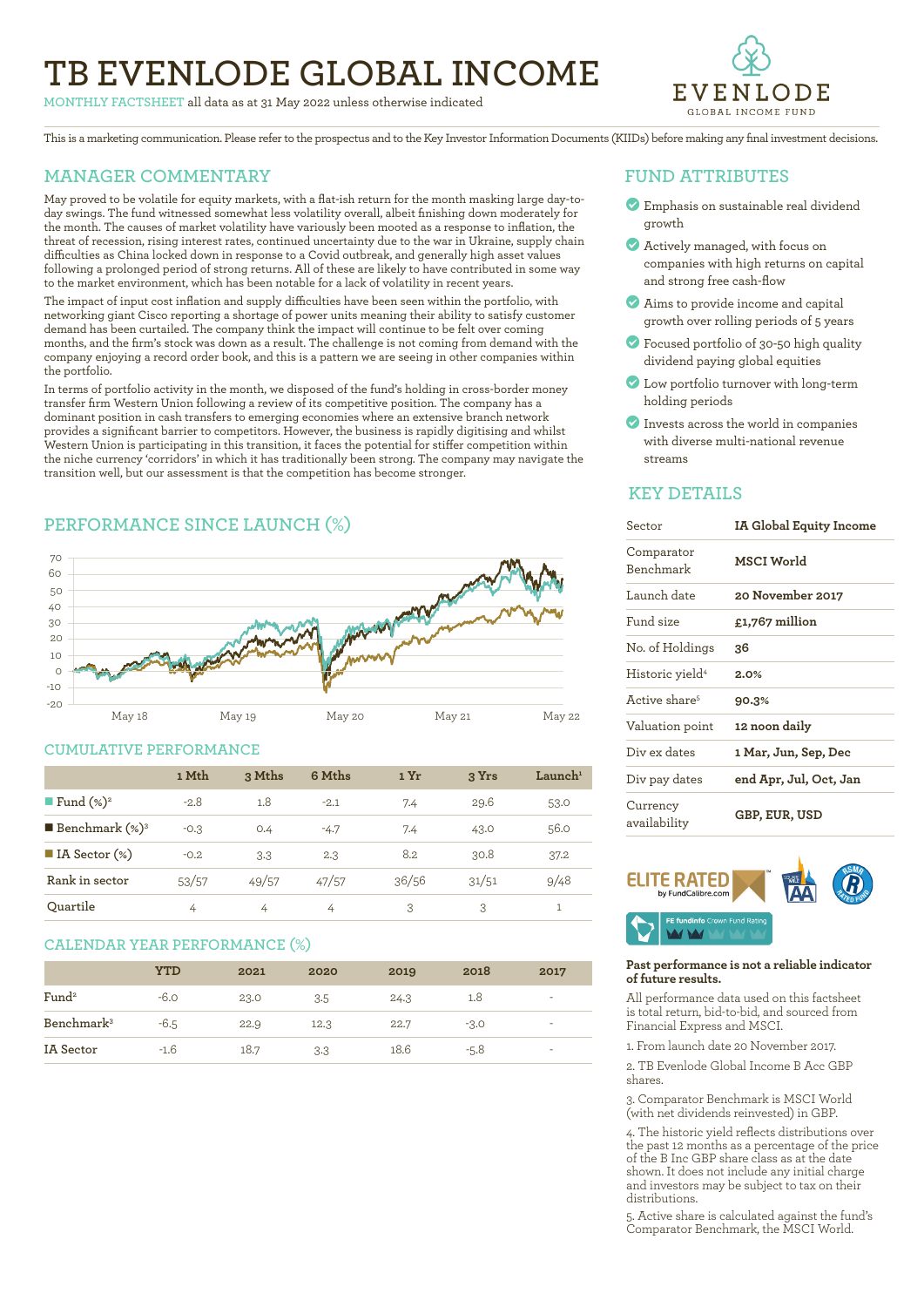

# **PORTFOLIO**





| Large Cap $($ \ $\epsilon$ 10 bn)       | 93.4 |
|-----------------------------------------|------|
| $\blacksquare$ Mid Cap (£2 bn - £10 bn) | 4.2. |
| $\Box$ Cash                             | 2.4  |

**ANNUAL DIVIDEND PAYMENTS**



# **Size allocation (%) Geographical allocation (%)**

| North America         | 40.5 |
|-----------------------|------|
| $\blacksquare$ Europe | 39.1 |
| ■ United Kingdom      | 16.0 |
| Asia                  | 2.0  |
| Cash                  | 2.4  |

| Procter & Gamble         | 5.3  |
|--------------------------|------|
| Microsoft                | 5.2  |
| Unilever                 | 5.1  |
| Wolters Kluwer           | 4.8  |
| Medtronic                | 4.5  |
| Nestlé                   | 4.5  |
| Reckitt Benckiser        | 4.5  |
| <b>RELX</b>              | 4.2  |
| <b>LVMH</b>              | 3.9  |
| Sanofi                   | 3.8  |
| <b>Bureau Veritas</b>    | 3.6  |
| <b>Quest Diagnostics</b> | 3.5  |
| Roche                    | 3.1  |
| C.H. Robinson            | 2.5  |
| Clorox                   | 2.5  |
| John Wiley & Sons        | 2.5  |
| adidas                   | 2.4  |
| Henkel                   | 2.4  |
| GlaxoSmithKline          | 2.2  |
| Accenture                | 2.2  |
| Total                    | 72.7 |

Investors will own shares in TB Evenlode Global Income, not in the underlying holdings; these are the underlying assets owned by the fund

# 3 2.75 2.81 2.75 2.53 Pence per share Pence per share 2 1  $\circ$ 2019 2020 2021 2022

B Inc GBP Shares. Pence per share figures relate to the fund's financial year ended February of the relevant year.

# **RISK RETURN (4 YEAR)**

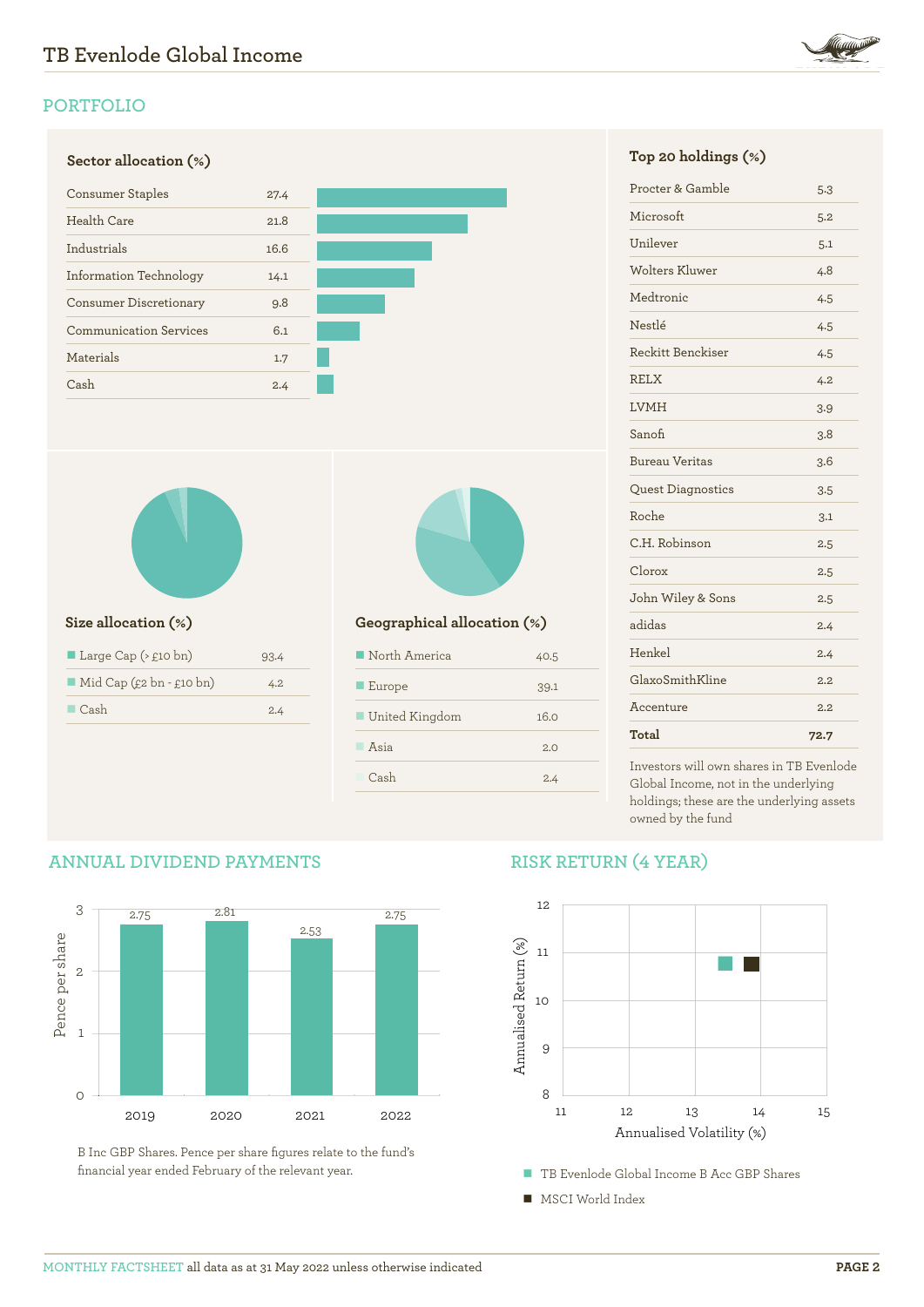

# **INVESTMENT TEAM**

**The Evenlode Investment Team totals 15 staff. Fund managers are supported by a team of analysts including three dedicated stewardship analysts, and the team works collegiately to challenge thinking and share ideas.**



**Fund Manager** Ben has been a manager of the TB Evenlode Global Income fund since launch in 2017, and

has worked on the TB Evenlode Income fund since launch in 2009. Ben has a doctorate from the University of Oxford and a firstclass degree from University College London, both in the field of physics. He holds the Investment Management Certificate and level 1 of the Chartered Financial Analyst qualification.



**Integration into the investment process**

**BEN PETERS CHRIS ELLIOTT CHRIS MOORE** 

**Fund Manager** Chris is a fund manager on the Evenlode Global Income strategy, which launched in

2017, and on the TB Evenlode Global Equity fund, which launched in 2020. Chris is a fully qualified Chartered Financial Analyst and has a degree from the University of Cambridge in Mathematics and Economics. Prior to Evenlode, Chris worked as a senior software engineer.



**Head of Research** Chris joined Evenlode Investment Management in

February 2018 having previously been an equity research analyst at Investec Bank and Berenberg. Chris is a fully qualified Chartered Accountant and Chartered Financial Analyst, and studied Accounting and Finance at Warwick University.

# **ENVIRONMENTAL, SOCIAL AND GOVERNANCE (ESG)**

**SAWAN KUMAR Head of Stewardship**



### **CHARLIE FREITAG Stewardship Analyst**



### **BETHAN ROSE Sustainable Investment Analyst**

Every year, Evenlode assesses the financed emissions embedded in its investments, to better understand the impact our investee companies have on the climate, and the risk they face from regulation and consumer pressure on climate transition. Our annual Portfolio Emissions Report 2022 states that the emissions associated with investing<br>£10k in one of our funds is between 0.6 and 2.4 tonnes of CO2-equivalents or between 25 and 56 kilograms fo

### **Our ongoing commitment**

### Signatory of:



Evenlode Investment Management became a signatory to the United Nations Principles for Responsible Investment (UNPRI) in 2018. By becoming signatories, we commit to implementing these principles and incorporating environmental, social and governance factors into our investment process to help enhance returns and better manage risk for our clients.

- ? Strategy & Governance: A+
- ? Integration: A+
- ? Engagement: A
- **Proxy Voting: A**

**Recent publications for download**

- ? **[UNPRI Assessment Report](https://evenlodeinvestment.com/resources/stewardship-assets/2020-Assessment-Report.pdf)**
- ? **[Responsible Investment Report](https://evenlodeinvestment.com/resources/stewardship-assets/Evenlode-Investment-Annual-Responsible-Investment-Report-2021.pdf)**
- ? **[Carbon Emissions Report](https://evenlodeinvestment.com/resources/stewardship-assets/Evenlode-Portfolio-Emissions-Report-2022.pdf)**





Data as at 30 April 2022. Based on 99.3% of AUM. MSCI ESG Fund ratings are intended to measure the resilience of funds to long-term risks and opportunities arising from environmental, social and governance issues.

### **Morningstar® Ratings**



Morningstar Sustainability Rating™

Ratings as at 31 March 2022. Based on 100.0% of AUM. The Morningstar® Sustainability Rating<sup>TM</sup> is intended to measure how well the issuing companies of the securities within a fund's portfolio holdings are managing their environmental, social, and governance risks and opportunities relative to the fund's Morningstar Global Category peers.



Ratings as at 31 March 2022. Based on 98.8% of AUM. The Morningstar® Low Carbon Designation™ is intended to allow investors to easily identify low-carbon funds across the global universe. The designation is an indicator that the companies held in a portfolio are in general alignment with the transition to a low-carbon economy.

© 2021 Morningstar. All rights reserved. The information contained herein: (1) is proprietary to Morningstar and/or its content providers; (2) may not be copied or distributed; and (3) is not warranted to be accurate, complete, or timely. Neither Morningstar nor its content providers are responsible for any damages or losses arising from any use of this information. Past performance is no guarantee of future results. MSCI ESG Research LLC's ("MSCI ESG") Fund Metrics and Ratings (the "Information") provide environmental, social and governance data with respect to underlying securities within more than 31,000 multi-asset class Mutual Funds and ETFs globally. MSCI ESG is a Registered Investment Adviser under the Investment Advisers Act of 1940. MSCI ESG materials have not been submitted to, nor received approval from, the US SEC or any other regulatory body. None of the Information constitutes an offer to buy or sell, or a promotion or recommendation of, any security, financial instrument or product or trading strategy, nor should it be taken as an indication or guarantee of any future performance, analysis, forecast or prediction. None of the Information can be used to determine which securities to buy or sell or when to buy or sell them. The Information is provided "as is" and the user of the Information assumes the entire risk of any use it may make or permit to be made of the Information.